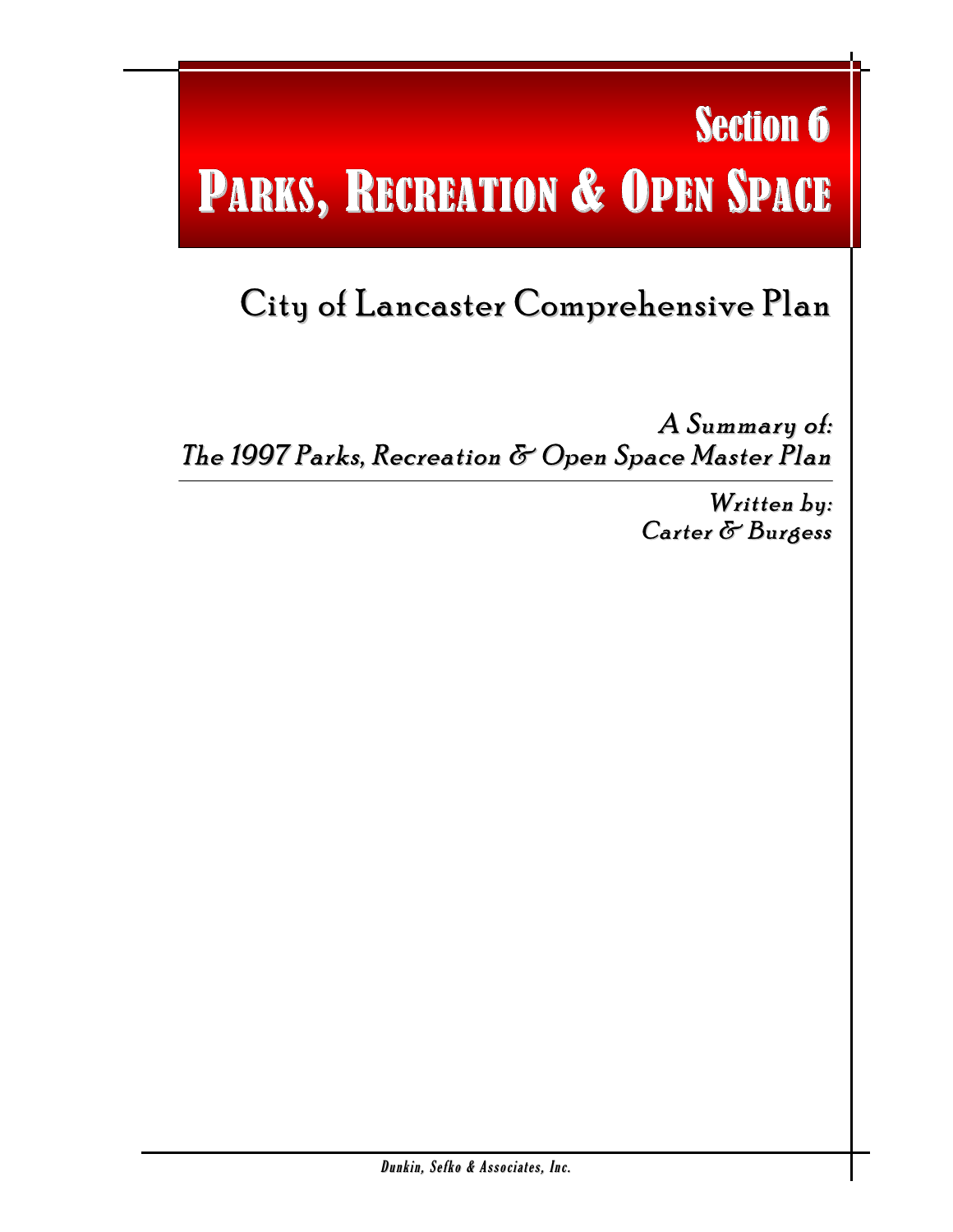### **PARKS, RECREATION & OPEN SPACE MASTER PLAN SUMMARY**

#### **OVERVIEW**

The City of Lancaster's Parks, Recreation, & Open Space Master Plan was prepared in 1997 by the firm of Carter & Burgess, Inc. in collaboration with the Recreational Development Corporation (4B) Board, the City Parks and Recreation Department, and the citizens of Lancaster. This section of the Comprehensive Plan provides a brief summary of the 1997 Parks, Recreation, & Open Space Master Plan. The Master Plan in its entirety is available as a separate document. The purpose of the Master Plan, and the goals and objectives on which the Plan is based, are described herein.

#### **THE PURPOSE:**

- Provide the framework for orderly and consistent park and open space planning and development that function compatibly with the other subsystems within the City.
- ♦ Provide detailed data concerning the recreational needs of the community, and the role of the community and the Parks and Recreation Department in meeting those needs.
- ♦ Provide a community-based needs analysis to establish priorities for park and open space needs.
- Provide direction in the acquisition and development of park land to meet future needs.

#### **THE GOALS AND OBJECTIVES:**

- Distributing active and passive recreation opportunities equally throughout the City to meet the diverse needs of all residents of Lancaster.
- Creating an open space system to link parks, schools, greenbelts and open spaces in the City while respecting the physical and environmental constraints of the land.
- ♦ Guiding acquisition of park land and the development of outdoor recreation facilities.
- ♦ Enhancing the image and identity of the community.
- Protecting environmentally sensitive areas.
- ♦ Encouraging coordination between public and private entities within the City and multijurisdictional efforts with adjacent cities with respect to issues that affect recreational opportunities in the community.
- Making recommendations that consider the health, safety and welfare of the citizens of Lancaster.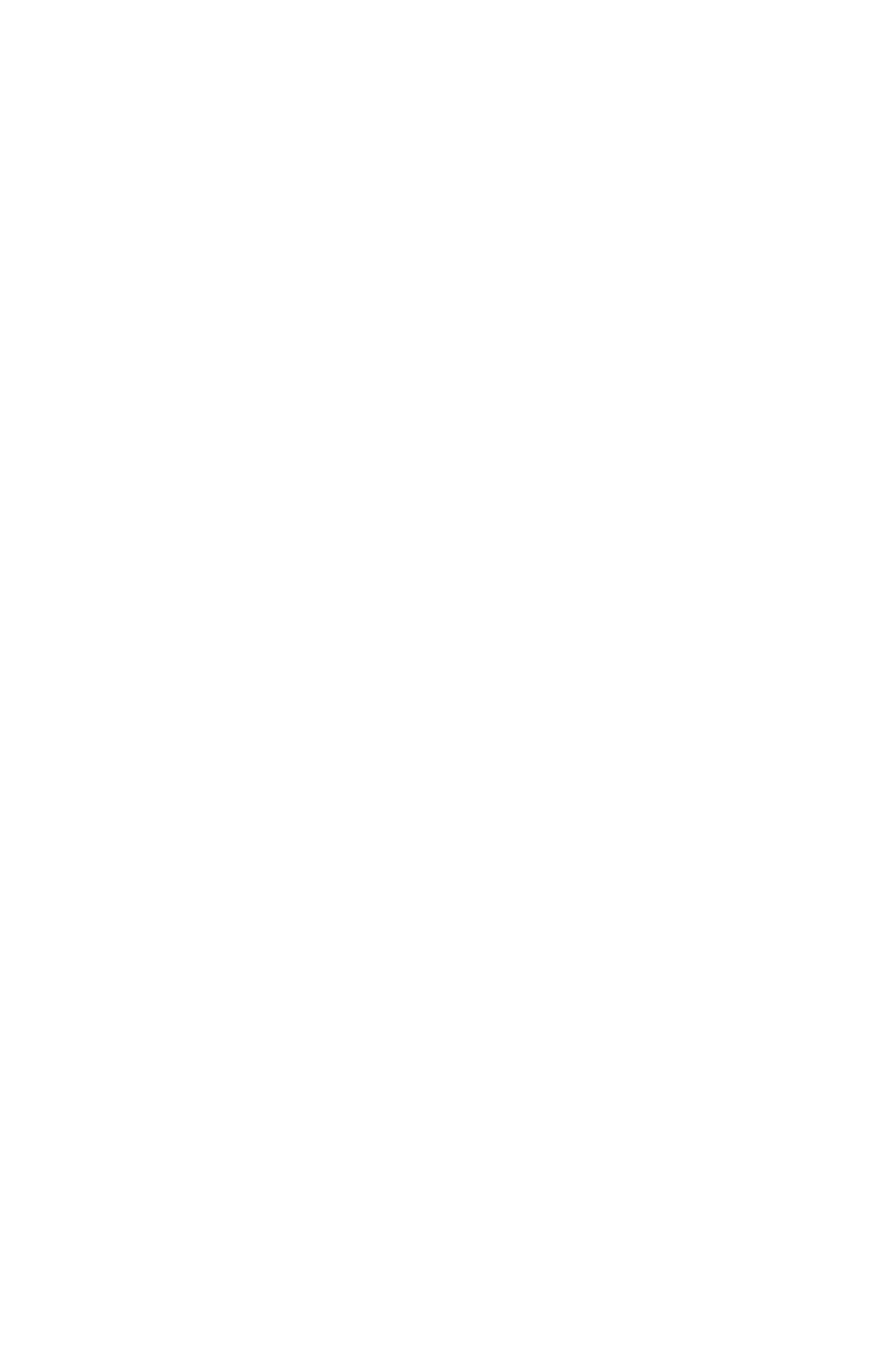Carter & Burgess prepared the Parks, Recreation & Open Space Master Plan in two phases, and the methodology involved in the Plan's creation is described below

#### **THE FIRST PHASE**

An inventory/supply analysis of existing parks and recreation facilities in the City was conducted, which included:

- The public park and recreation areas owned by the City;
- The joint facilities of the City and the School District; and
- The participation levels of all recreation associations and organizations currently using the park facilities.

This section of the Master Plan also compared the standard analysis of the Lancaster park system as compared to the standards published by the National Recreation and Park Association (NRPA) and the American Academy for Park and Recreation Administration. In addition the existing supply of park land and facilities were compared to that of other communities within the Dallas/Fort Worth metroplex. The National Service Research group, as a part of the Carter & Burgess consultant team, then conducted a needs assessment for the City of Lancaster. This assessment was conducted through focus group sessions and citizen surveys, which provided an overview of the needs and priorities for park facilities as identified by the citizens of the City of Lancaster. The information gathered in this phase was analyzed in order to direct the second phase of the process.

#### **THE SECOND PHASE**

The following steps were taken within the second phase of the Plan:

- ♦ Ranking the priorities for future park facilities based on citizen input gained during the needs assessment step conducted during phase one;
- ♦ Illustrating the general location of recommended parks, as well as linkages between parks, recreation areas, and open spaces;
- ♦ Establishing guidelines and recommendations to help direct the acquisition, development, and maintenance of parks, recreation areas, and open spaces;
- Generating budget estimates for the list of park facility needs;
- Making recommendations in terms of policies, ordinances, and sources of funding to help public officials in implementation of the Master Plan;
- Developing a five-year action plan that provides priorities and budget estimates.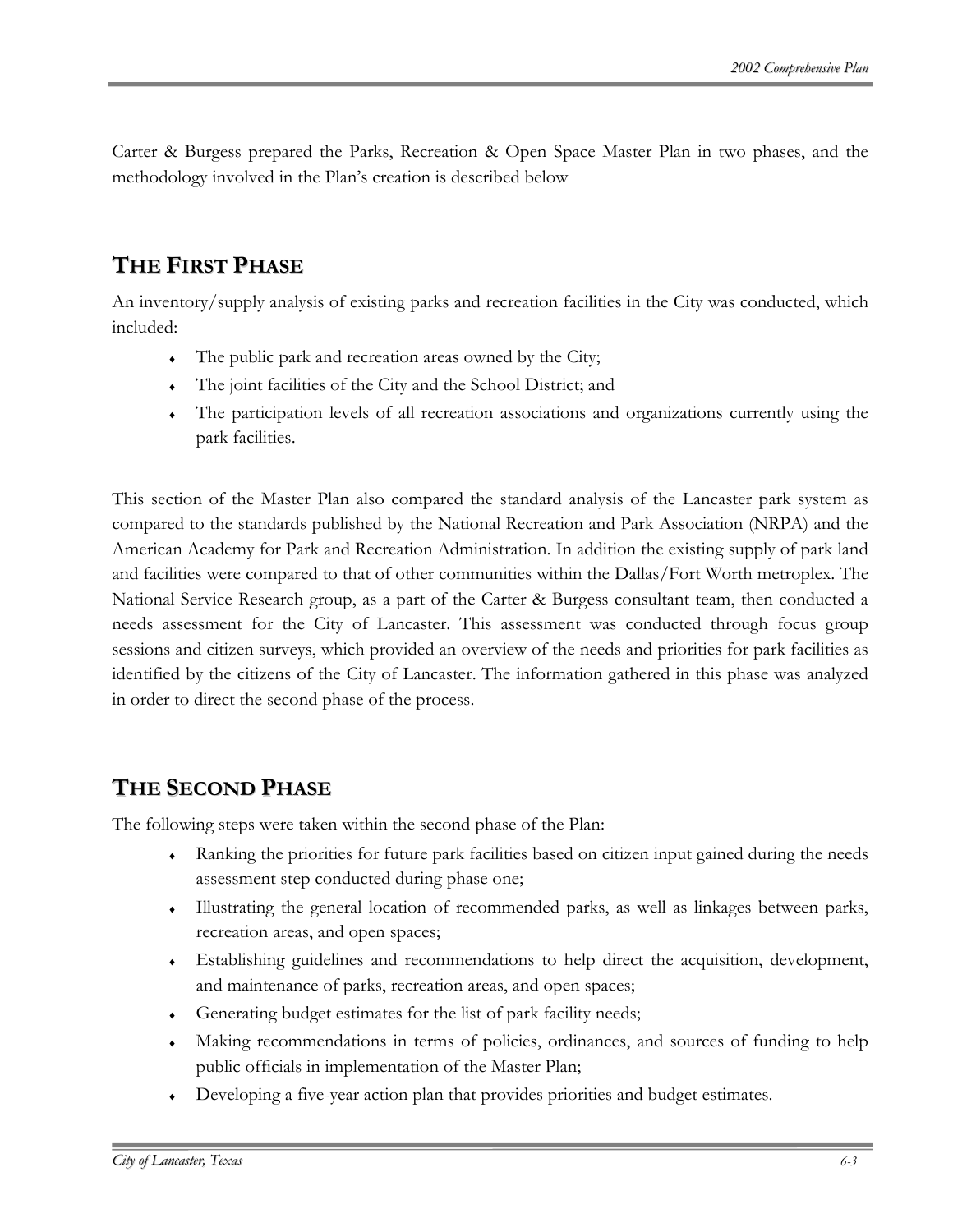The evaluation of existing park acreage in Lancaster by Carter & Burgess in the Master Plan shows that the City of Lancaster operates six public parks (see Plate 6-1). The park system in 1997 included seven lighted baseball diamonds, twelve tennis courts (out of which ten are lighted), one swimming pool, and a creative playground on two acres of land. In addition, the City operates a recreation center and an 18 hole *Class A* golf course on 150 acres.

The evaluation of existing recreational facilities in Lancaster by Carter & Burgess in the 1997 Master Plan shows that the City of Lancaster has:

- 4 baseball fields,
- 11 basketball courts,
- 3 football field,
- $\bullet$  5 pavilions/picnic shelters,
- 41 picnic tables,
- $\cdot$  11 playgrounds,
- 15 soccer fields (league),
- 8 softball fields (league),
- 1 swimming pools,
- $\cdot$  14 tennis courts,
- $\bullet$  0.75 miles of trails, and
- 3 outdoor volleyball areas.

The priorities for park facilities as identified by the local citizens of the City of Lancaster (ranging from high priority to low priority) in the need-assessment and priority-ranking phase of the Parks, Recreation & Open Space Master Plan are as follows:

- Community Recreation Center,
- Hike/Bike/Walk Trails,
- Picnic Shelters/Tables,
- ♦ Playgrounds And Play Equipment,
- Additional Outdoor Pool,
- Nature Park,
- ♦ Additional Park Restrooms,
- $\bullet$  Landscaping in Parks,
- Additional Outdoor Basketball Courts,
- Community Theater,
- Amphitheater,
- Additional Park Parking,
- Lighted Soccer Fields,
- Concession Stands,
- ♦ In-Line Hockey Rink,
- Additional Tennis Courts,
- Football Fields,
- ♦ Athletic Practice Fields,
- Additional Sand Volleyball Courts,
- Additional Lighted Softball Fields, and
- Additional Lighted Baseball Fields.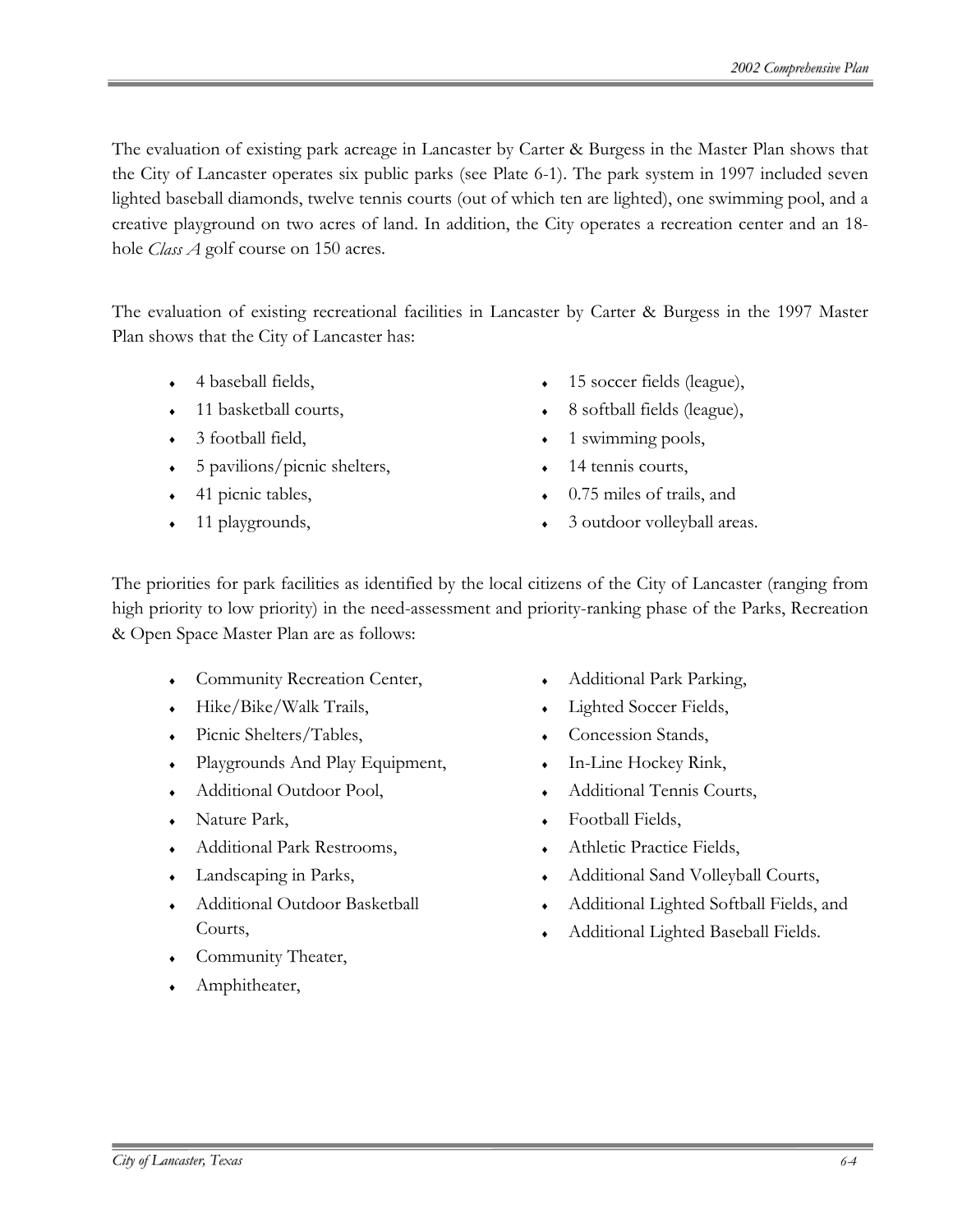#### **RECOMMENDATIONS**

The recommendations for parks by Carter & Burgess on the basis of priorities in the 1997 Parks, Recreation & Open Space Master Plan are as follows:

#### **HIGH PRIORITY RECOMMENDATIONS:**

- Acquire land; plan and construct a community recreation center;
- ♦ Acquire approximately 100 acres in north-central Lancaster for a community park;
- Plan and develop a community park;
- ♦ Upgrade Stanford Park;
- ♦ Plan and develop the *Green Street Site* as a neighborhood park;
- ♦ Upgrade Verona Park;
- Develop a Trail Master Plan;
- Plan and develop the undeveloped park property (in Sector 7);
- ♦ Acquire land along Deep Branch; and,
- Increase maintenance staff and equipment to support additional parks.

#### **MODERATE PRIORITY RECOMMENDATIONS:**

- Plan and develop the Indian Canyon property in (Sector 8);
- Acquire 3-5 acres in Sector 9;
- ♦ Plan and develop a neighborhood park in Sector 9; and,
- ♦ Plan and develop the nine-acre site as a component of the linear trail system.

#### **LOW PRIORITIES:**

- ♦ Develop the Rocky Crest site as a joint-use neighborhood park;
- Acquire 3-5 acres in Sector 6;
- ♦ Acquire 3-5 acres in Sector 7;
- ♦ Provide fishing opportunities at Ten Mile Creek or construct a City Lake; and
- ♦ Acquire 50-100 acres in Sector 9 for a community park.